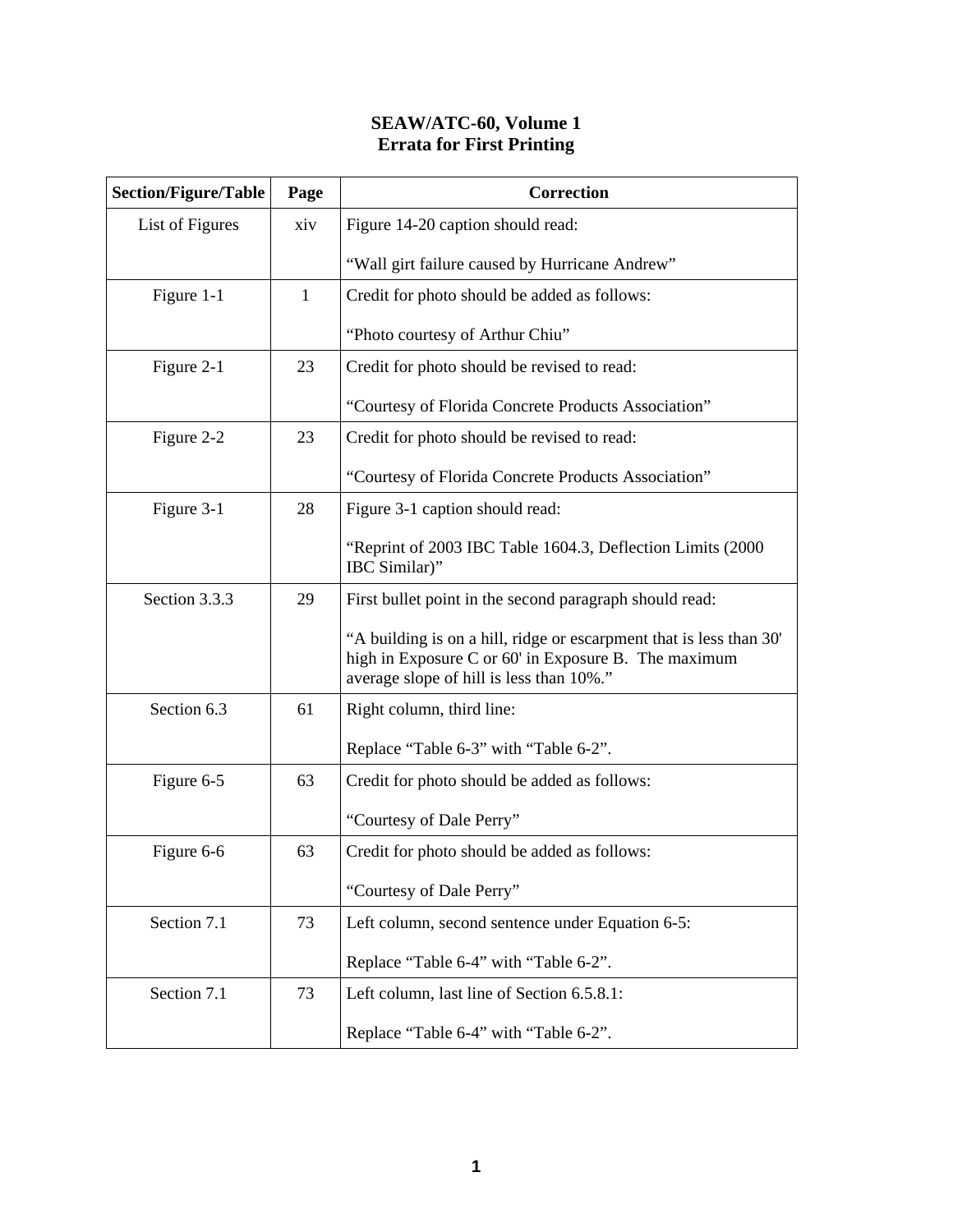| <b>Section/Figure/Table</b> | Page | <b>Correction</b>                                                                                                                                                                                                                                                                                                                                                                                                                                                                                                                                            |
|-----------------------------|------|--------------------------------------------------------------------------------------------------------------------------------------------------------------------------------------------------------------------------------------------------------------------------------------------------------------------------------------------------------------------------------------------------------------------------------------------------------------------------------------------------------------------------------------------------------------|
| Section 7.1                 | 73   | Right column, sentence immediately preceding Section 6.5.8.3:                                                                                                                                                                                                                                                                                                                                                                                                                                                                                                |
|                             |      | Replace "Table 6-4" with "Table 6-2".                                                                                                                                                                                                                                                                                                                                                                                                                                                                                                                        |
| Section 8.1                 | 81   | Asterisk in captions for Sections 8.1 and 8.2 should be added as<br>follows for note at the bottom of the page:                                                                                                                                                                                                                                                                                                                                                                                                                                              |
|                             |      | "*Concepts and equations presented in this chapter are similar in<br>both the 2000 and 2003 editions of the IBC; however, the<br>equation numbers are different in the two IBC editions, and<br>there may be slight differences in the figure and table numbers.<br>Likewise, while the concepts and equations are similar in the<br>1998 and 2002 editions of ASCE 7, the equation, figure and<br>table numbers are different. Unless otherwise indicated, all IBC<br>references refer to the 2000 edition, and all ASCE 7 references<br>are to ASCE 7-98." |
| Table 8-3                   | 85   | Table 8-3 caption should read:                                                                                                                                                                                                                                                                                                                                                                                                                                                                                                                               |
|                             |      | "External Pressure Coefficients for Walls and Roofs, All<br>Heights, ASCE 7 Figure 6-3, Reprinted with Permission"                                                                                                                                                                                                                                                                                                                                                                                                                                           |
| Section 8.7.2.2             | 95   | Left column, last line:                                                                                                                                                                                                                                                                                                                                                                                                                                                                                                                                      |
|                             |      | Replace "IBC Figures 1606.6.2.1" with "IBC Figures<br>$1609.6.2.1$ ".                                                                                                                                                                                                                                                                                                                                                                                                                                                                                        |
| Table 8-6                   | 99   | Table 8-6 caption should read:                                                                                                                                                                                                                                                                                                                                                                                                                                                                                                                               |
|                             |      | "Design Wind Pressures for Components and Cladding on Walls<br>and Roofs of Enclosed Buildings in the ASCE 7 Simplified<br>Method (ASCE 7-98 Table 6-2)"                                                                                                                                                                                                                                                                                                                                                                                                     |
| Section 9.1.2               | 105  | Asterisk in caption for Section 9.1.2 should be added as follows<br>for note at the bottom of the page:                                                                                                                                                                                                                                                                                                                                                                                                                                                      |
|                             |      | "*Concepts and equations presented in this chapter are similar in<br>both the 1998 and 2002 editions of ASCE 7; however, the<br>equation, figure and table numbers may be different. Unless<br>otherwise indicated, all ASCE 7 equation, figure, and table<br>numbers specified in this chapter refer to ASCE 7-98."                                                                                                                                                                                                                                         |
| Section 9.1.2               | 106  | Left column, line immediately preceding Section 6.5.12.4.3:                                                                                                                                                                                                                                                                                                                                                                                                                                                                                                  |
|                             |      | Replace "Table -7" with "Table 6-7".                                                                                                                                                                                                                                                                                                                                                                                                                                                                                                                         |
| Figure 9-1                  | 106  | Credit for photo should be added as follows:                                                                                                                                                                                                                                                                                                                                                                                                                                                                                                                 |
|                             |      | "Courtesy of Arthur Chiu"                                                                                                                                                                                                                                                                                                                                                                                                                                                                                                                                    |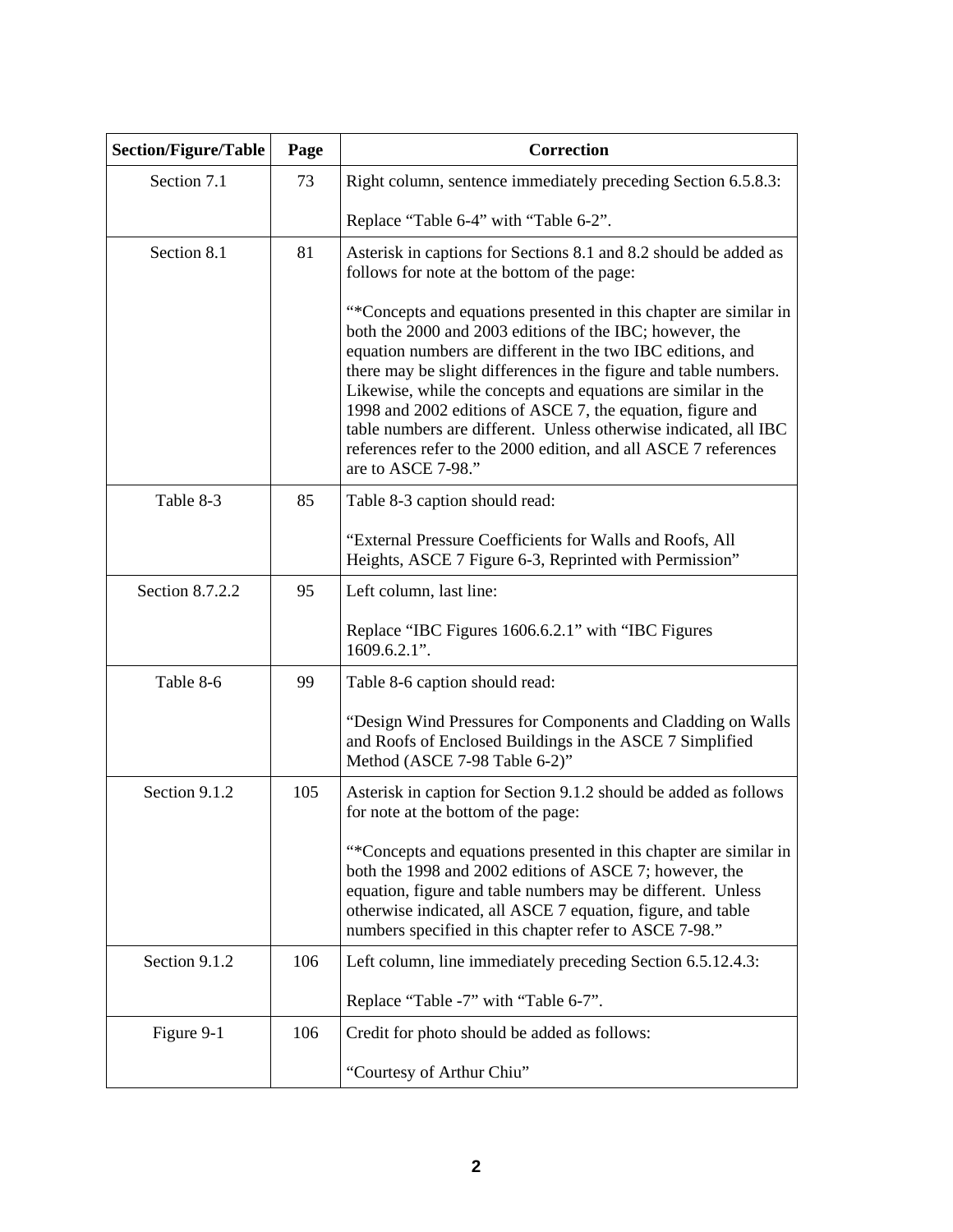| <b>Section/Figure/Table</b> | Page | <b>Correction</b>                                                                                                                                                                                                                                                                                                   |
|-----------------------------|------|---------------------------------------------------------------------------------------------------------------------------------------------------------------------------------------------------------------------------------------------------------------------------------------------------------------------|
| Figure 9-2                  | 107  | Credit for photo should be added as follows:                                                                                                                                                                                                                                                                        |
|                             |      | "Courtesy of Arthur Chiu"                                                                                                                                                                                                                                                                                           |
| Figure 9-3                  | 107  | Credit for photo should be revised to read:                                                                                                                                                                                                                                                                         |
|                             |      | "Courtesy of Florida Concrete Products Association"                                                                                                                                                                                                                                                                 |
| Figure 9-12                 | 114  | Credit for photo should be added as follows:                                                                                                                                                                                                                                                                        |
|                             |      | "Courtesy of Scott Beard"                                                                                                                                                                                                                                                                                           |
| Figure 10-1                 | 118  | Credit for photo should be added as follows:                                                                                                                                                                                                                                                                        |
|                             |      | "Courtesy of Arthur Chiu"                                                                                                                                                                                                                                                                                           |
| Figure 10-2                 | 119  | Credit for photo should be revised to read:                                                                                                                                                                                                                                                                         |
|                             |      | "Courtesy of Florida Concrete Products Association"                                                                                                                                                                                                                                                                 |
| Section 11.1                | 125  | Asterisk in caption for Section 11.1 should be added as follows<br>for note at the bottom of the page:                                                                                                                                                                                                              |
|                             |      | "*Concepts and equations presented in this chapter are similar in<br>both the 2000 and 2003 editions of the IBC; however, the<br>section, equation, figure and table numbers may be slightly<br>different. Unless otherwise indicated, all IBC references in this<br>chapter refer to the 2000 edition of the IBC." |
| Section 11.7.6              | 144  | Right column, last line of first paragraph should read:                                                                                                                                                                                                                                                             |
|                             |      | "The new provision allows use of narrower aspect ratio shear<br>panels, provided their capacity is adjusted by reduction factors<br>in new Table 2305.3.3 (See adaptation in Table 11-8)."                                                                                                                          |
| Table 11-8                  | 144  | Table 11-8 caption should read:                                                                                                                                                                                                                                                                                     |
|                             |      | "Aspect Ratio Adjustment Factors (adapted from 2003 IBC<br>Table 2305.3.3)"                                                                                                                                                                                                                                         |
| Table 11-8                  | 144  | The first line in Table 11-8 should read:                                                                                                                                                                                                                                                                           |
|                             |      | "Table 2305.3.3 Aspect Ratio Adjustment Factors for Wood<br>Structural Panel Shear walls (adapted from the 2003 IBC<br>footnote "a")"                                                                                                                                                                               |
| Section 12.5.2              | 169  | Right column, second paragraph, last line:                                                                                                                                                                                                                                                                          |
|                             |      | Replace "Example Problem No. 8" with "Example Problem No.<br>8-MWFRS".                                                                                                                                                                                                                                              |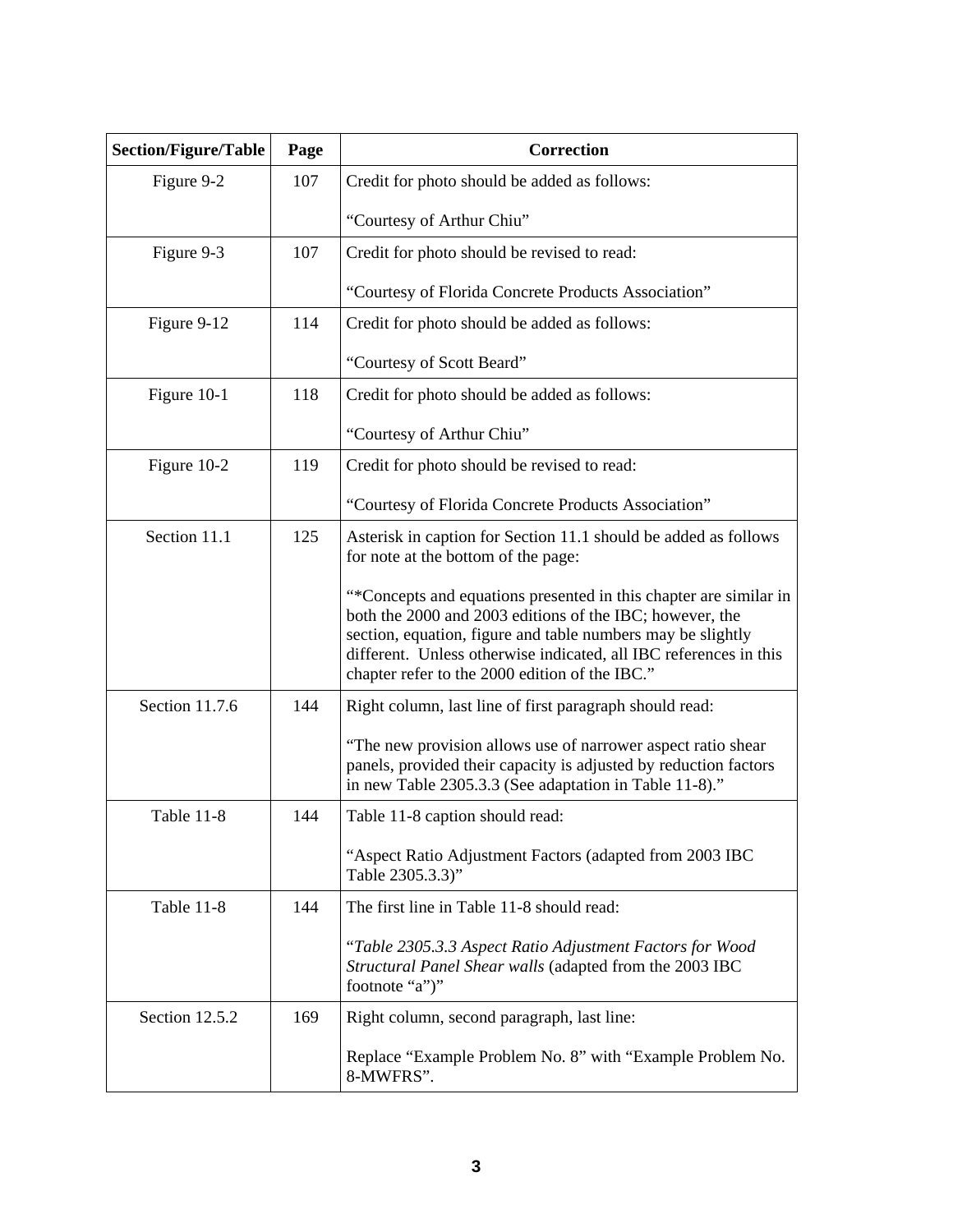| <b>Section/Figure/Table</b> | Page | <b>Correction</b>                                                                                                                                                                                                                                                         |
|-----------------------------|------|---------------------------------------------------------------------------------------------------------------------------------------------------------------------------------------------------------------------------------------------------------------------------|
| Figure 14-13                | 191  | Credit for photo should be added as follows:                                                                                                                                                                                                                              |
|                             |      | "Courtesy of Charles Everly"                                                                                                                                                                                                                                              |
| Figure $14-14$              | 192  | Credit for photo should be revised to read:                                                                                                                                                                                                                               |
|                             |      | "Courtesy of Florida Concrete Products Association"                                                                                                                                                                                                                       |
| Figure $14-15$              | 192  | Credit for photo should be revised to read:                                                                                                                                                                                                                               |
|                             |      | "Courtesy of Florida Concrete Products Association"                                                                                                                                                                                                                       |
| Figure $14-16$              | 193  | Credit for photo should be revised to read:                                                                                                                                                                                                                               |
|                             |      | "Courtesy of the Structural Engineers Association of Hawaii"                                                                                                                                                                                                              |
| Figure 14-20                | 195  | Credit for photo should be added as follows:                                                                                                                                                                                                                              |
|                             |      | "Courtesy of Arthur Chiu"                                                                                                                                                                                                                                                 |
| Figure 14-21                | 195  | Credit for photo should be added as follows:                                                                                                                                                                                                                              |
|                             |      | "Courtesy of Florida Concrete Products Association"                                                                                                                                                                                                                       |
| Section 16.5.3              | 208  | Right column, second paragraph, fifth line:                                                                                                                                                                                                                               |
|                             |      | Replace "(Isyumov, personal communication)." with "(Steckley,<br>Vickery and Isyumov, 1992)."                                                                                                                                                                             |
| Section 16.10               | 217  | Left column, second paragraph, first and second sentences<br>should be replaced with:                                                                                                                                                                                     |
|                             |      | "Some of the most convincing pressures have been measured by<br>Dalgliesh (1975) on a building in Toronto, Canada. The mean<br>and fluctuating pressure coefficients seen in Figure 16-12<br>compare favorably with wind tunnel predictions for most wind<br>directions." |
| Figure 16-12                | 217  | Caption of Figure 16-12 should be replaced with the following:                                                                                                                                                                                                            |
|                             |      | "Plots of pressures measured on walls of the Commerce Court<br>Tower (from Dalgliesh, 1975)"                                                                                                                                                                              |
| Section 16.10               | 217  | Right column, sixth line:                                                                                                                                                                                                                                                 |
|                             |      | Replace "by Halverson and Isyumov (personal<br>communications)." with "(Halverson and Isyumov, 1986)."                                                                                                                                                                    |